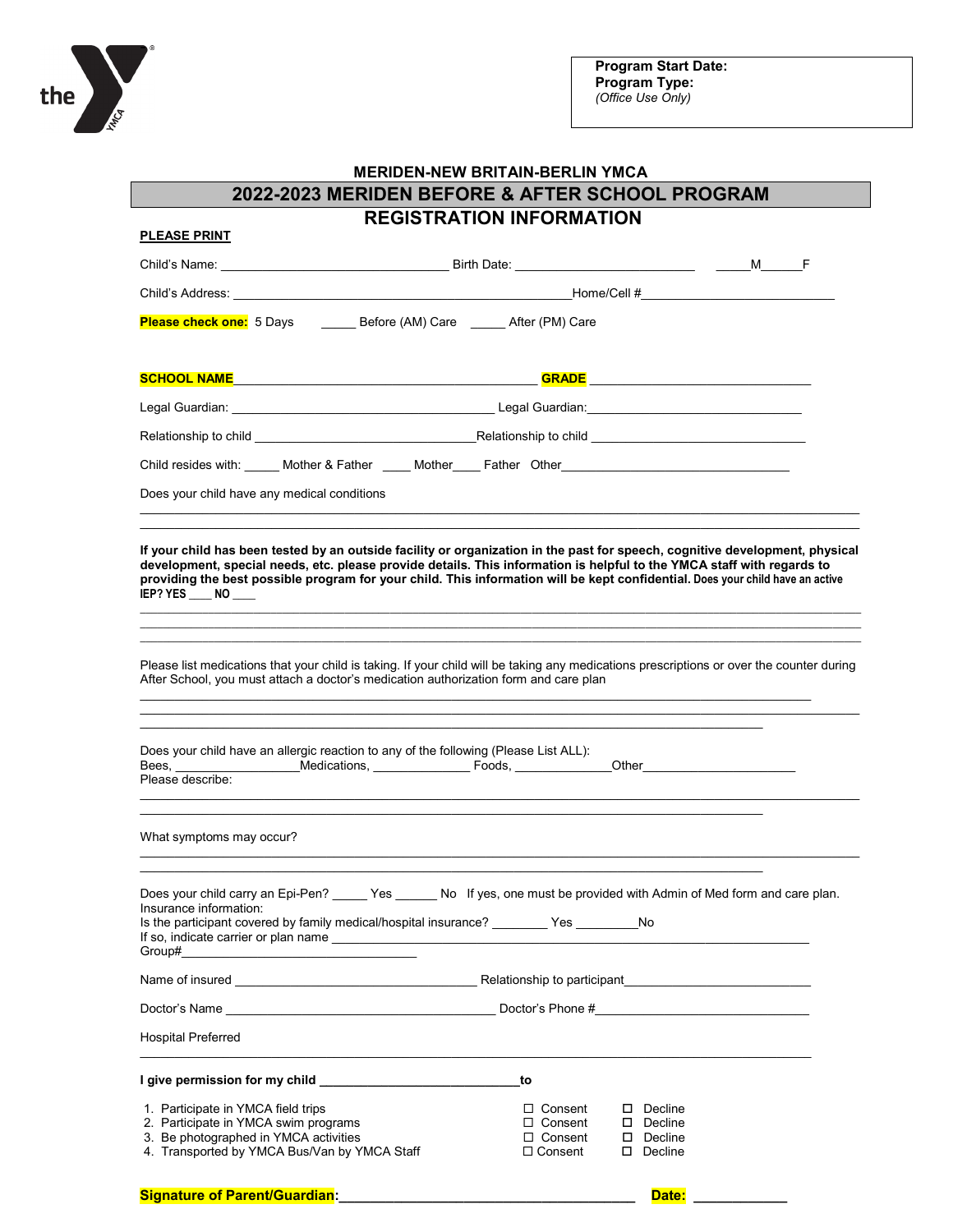# **Meriden-New Britain-Berlin YMCA Child Care**

| Please complete one form for each child.                                                                                                                                                                                                                                                                                                                                                                                                                 |                                                                                                                                                                   |  |
|----------------------------------------------------------------------------------------------------------------------------------------------------------------------------------------------------------------------------------------------------------------------------------------------------------------------------------------------------------------------------------------------------------------------------------------------------------|-------------------------------------------------------------------------------------------------------------------------------------------------------------------|--|
| Program Name: Days: Days:                                                                                                                                                                                                                                                                                                                                                                                                                                |                                                                                                                                                                   |  |
|                                                                                                                                                                                                                                                                                                                                                                                                                                                          |                                                                                                                                                                   |  |
|                                                                                                                                                                                                                                                                                                                                                                                                                                                          |                                                                                                                                                                   |  |
| Address: Street City Sta                                                                                                                                                                                                                                                                                                                                                                                                                                 | Zip Code<br>State                                                                                                                                                 |  |
| Home Phone: Cell Phone: Cell Phone:                                                                                                                                                                                                                                                                                                                                                                                                                      |                                                                                                                                                                   |  |
| <b>Parent/Guardians</b>                                                                                                                                                                                                                                                                                                                                                                                                                                  |                                                                                                                                                                   |  |
| Name:                                                                                                                                                                                                                                                                                                                                                                                                                                                    | Name:                                                                                                                                                             |  |
| Relationship to child:                                                                                                                                                                                                                                                                                                                                                                                                                                   | Relationship to child:                                                                                                                                            |  |
| Address: 2008                                                                                                                                                                                                                                                                                                                                                                                                                                            |                                                                                                                                                                   |  |
|                                                                                                                                                                                                                                                                                                                                                                                                                                                          |                                                                                                                                                                   |  |
| Place of employment:                                                                                                                                                                                                                                                                                                                                                                                                                                     | Place of employment:                                                                                                                                              |  |
| Address:                                                                                                                                                                                                                                                                                                                                                                                                                                                 |                                                                                                                                                                   |  |
| Work Number:                                                                                                                                                                                                                                                                                                                                                                                                                                             | Work Number:                                                                                                                                                      |  |
| Cell Number:                                                                                                                                                                                                                                                                                                                                                                                                                                             | Cell Number:                                                                                                                                                      |  |
|                                                                                                                                                                                                                                                                                                                                                                                                                                                          |                                                                                                                                                                   |  |
|                                                                                                                                                                                                                                                                                                                                                                                                                                                          |                                                                                                                                                                   |  |
| Authorized/Emergency pick up <sup>*</sup> / <i>At least 2 People must be listed</i> )                                                                                                                                                                                                                                                                                                                                                                    |                                                                                                                                                                   |  |
| Name:                                                                                                                                                                                                                                                                                                                                                                                                                                                    | Name:                                                                                                                                                             |  |
| Relationship to child:                                                                                                                                                                                                                                                                                                                                                                                                                                   | Relationship to child:                                                                                                                                            |  |
|                                                                                                                                                                                                                                                                                                                                                                                                                                                          |                                                                                                                                                                   |  |
|                                                                                                                                                                                                                                                                                                                                                                                                                                                          | City/Zip code:                                                                                                                                                    |  |
| Place of employment:                                                                                                                                                                                                                                                                                                                                                                                                                                     | Place of employment:                                                                                                                                              |  |
| Address: 2000 and 2000 and 2000 and 2000 and 2000 and 2000 and 2000 and 2000 and 2000 and 2000 and 2000 and 200                                                                                                                                                                                                                                                                                                                                          | Address:                                                                                                                                                          |  |
| Work Number:                                                                                                                                                                                                                                                                                                                                                                                                                                             | Work Number:                                                                                                                                                      |  |
| Cell Number:                                                                                                                                                                                                                                                                                                                                                                                                                                             | Cell Number:                                                                                                                                                      |  |
| Name:<br><u> 1989 - Johann John Stone, mars eta bainar eta bainar eta baina eta baina eta baina eta baina eta baina eta b</u>                                                                                                                                                                                                                                                                                                                            | Name:<br><u> 1980 - Johann Barbara, martxa alemani</u> ar a                                                                                                       |  |
| Relationship to child:                                                                                                                                                                                                                                                                                                                                                                                                                                   | Relationship to child:                                                                                                                                            |  |
|                                                                                                                                                                                                                                                                                                                                                                                                                                                          | Address:                                                                                                                                                          |  |
|                                                                                                                                                                                                                                                                                                                                                                                                                                                          |                                                                                                                                                                   |  |
| Place of employment:                                                                                                                                                                                                                                                                                                                                                                                                                                     | Place of employment:                                                                                                                                              |  |
|                                                                                                                                                                                                                                                                                                                                                                                                                                                          |                                                                                                                                                                   |  |
| Work Number:                                                                                                                                                                                                                                                                                                                                                                                                                                             | Work Number:                                                                                                                                                      |  |
| Cell Number:                                                                                                                                                                                                                                                                                                                                                                                                                                             | Cell Number:                                                                                                                                                      |  |
| authorize the child care staff to consent to emergency treatment (under advice of a Connecticut licensed physician<br>or other licensed hospital staff) for my child when the need for such treatment is immediate and when efforts to<br>contact me are unsuccessful. My child will be transported to the nearest emergency facility. I understand that any<br>expenses incurred through transportation and treatment of my child is my responsibility. | <b>Authorization for Medical Attention</b><br>I give permission for the Meriden-New Britain-Berlin YMCA certified First-Aid staff to treat my child, if needed. I |  |
|                                                                                                                                                                                                                                                                                                                                                                                                                                                          | Phone Number<br><u> 1989 - Johann John Stoff, deutscher Stoffen und der Stoffen und der Stoffen und der Stoffen und der Stoffen un</u>                            |  |

Signature of Parent/Legal Guardian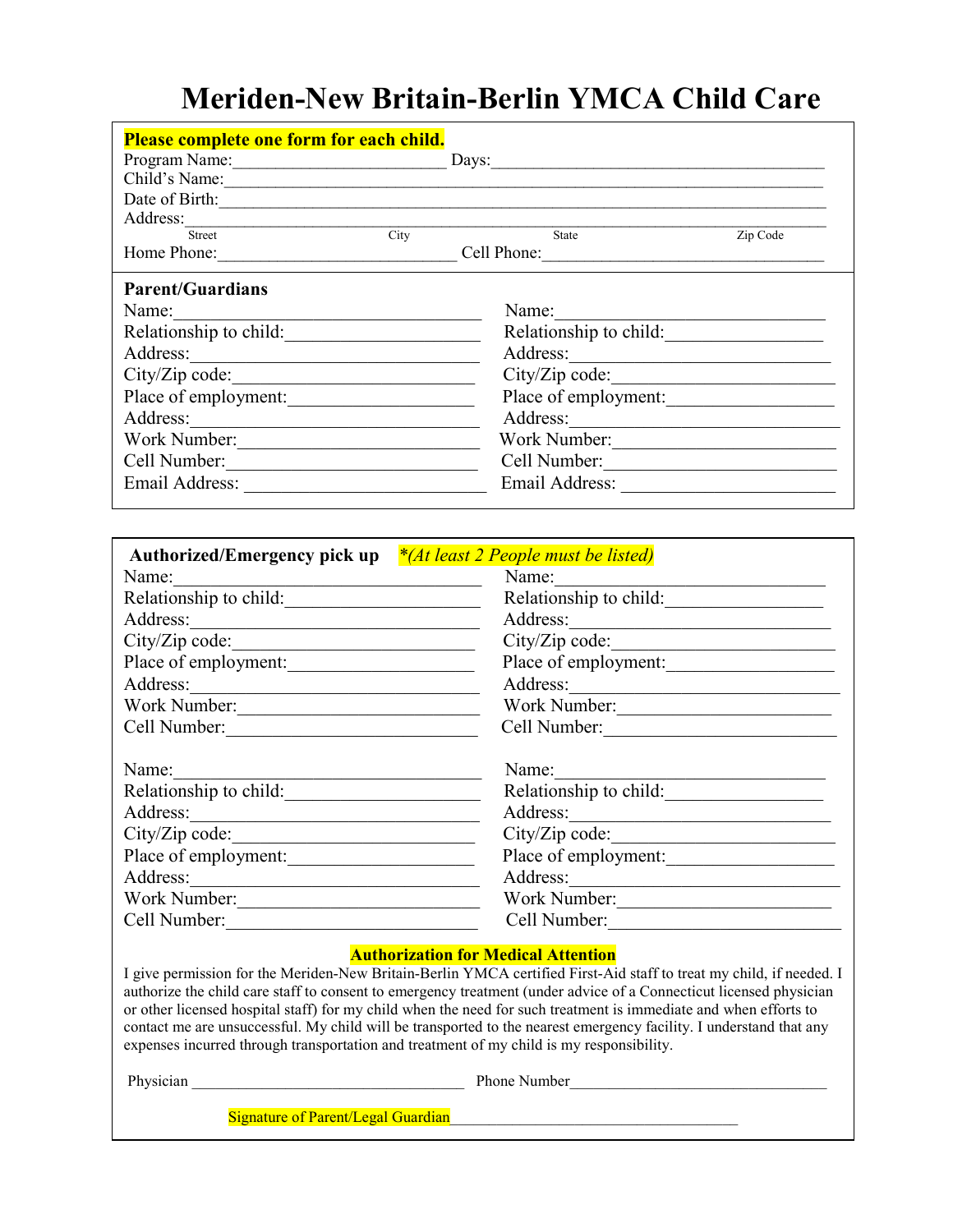# **Parent Agreement**

My Child, **Musical Example 2** are gistered in the Meriden-New Britain-Berlin YMCA Child Care Programs for the **2022-2023 school year** at a weekly tuition payment of

 $$$  (AM - \$68.00 PM - \$78.00)

### **I understand:**

- My child must also be a current Member of the Meriden-New Britain-Berlin YMCA and that I am responsible for this membership annually.
- Childcare fees are payable in advance of services. **Weekly payments are due Mondays and in full. Payments are scheduled a week prior to service date.**
- Should my payment be returned for any reason, I will be charged a **\$20.00 return fee and payment will be collected by the Ecash system**. Failure to pay childcare fees may result in the termination of my childcare services and membership.
- I am responsible for tuition payments regardless of my child's absence from the program for any reason.
- **If I have an outstanding balance and do not make arrangements to make payment, I understand that the YMCA may take legal action to collect the amount due for service rendered, and I will be responsible for any legal fees incurred.**
- I will be charged a **late fee of \$25.00** for any part of the first 15 minutes I am late (any time after closing of any Child Care Program).
- If I am late more than twice in a 30 period my child may be removed from the program.
- \*Should I wish to withdraw my child from the program, I agree to give **two (2) weeks written notice prior to the last day to the YMCA office**. If notice is not received as stated above, full weekly payment will be expected.
- I agree to arrange for my child to be picked up from the program if he/she becomes ill within 1 hour of receiving notification and to keep my child home until his/her physical condition is safe and appropriate for the program.
- **If for any reason my personal or emergency contact information should change, I must inform the Meriden-New Britain-Berlin YMCA immediately of the changes**.
- I agree to abide by these polices as long as my child is enrolled in the program.

Parent signature\_\_\_\_\_\_\_\_\_\_\_\_\_\_\_\_\_\_\_\_\_\_\_\_\_\_\_\_\_\_\_\_\_  $Date$   $\qquad \qquad$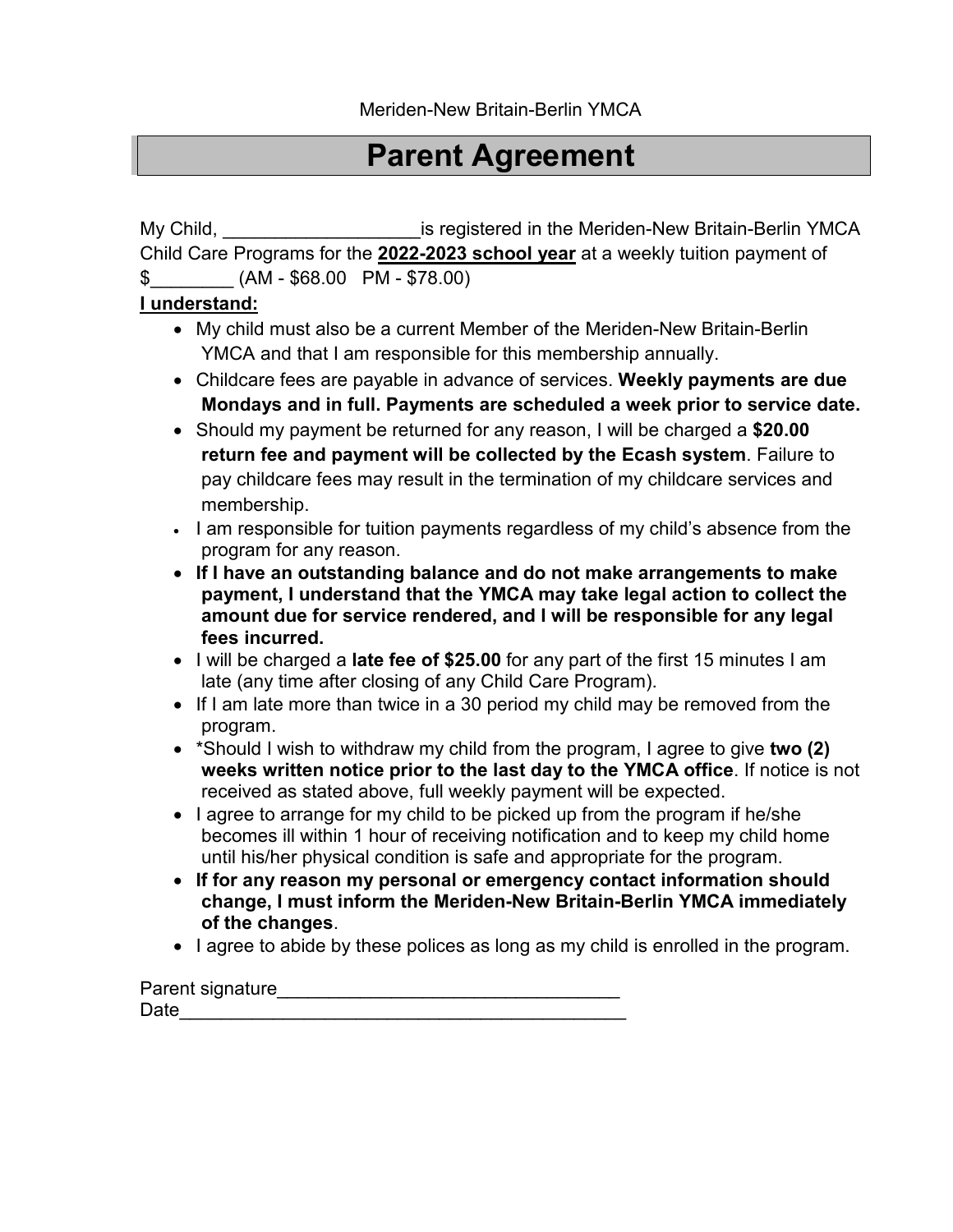

*Meriden-New Britain-Berlin YMCA School Age Childcare Program*

## **Parent Handbook , Child Abuse/Neglect & Discipline Policy Acknowledgement**

**Child's Name***: \_\_\_\_\_\_\_\_\_\_\_\_\_\_\_\_\_\_\_\_\_\_\_\_\_\_\_\_\_\_\_\_\_\_\_\_\_\_\_\_\_\_\_\_\_\_\_\_\_*

### **Program:**

□ Meriden – Before &/or After school Childcare

**By signing below I acknowledge that the Meriden-New Britain-Berlin YMCA staff has provided me and reviewed with me the School Age Childcare Parent Handbook with the Child Abuse and Neglect & Discipline/Behavior Management Policy. I discussed the documents and if I have any questions, I may contact the Program Director directly at (860) 357-2717 for further information or questions.**

| Parent/Guardian Signature: | Date: |  |
|----------------------------|-------|--|
|                            |       |  |